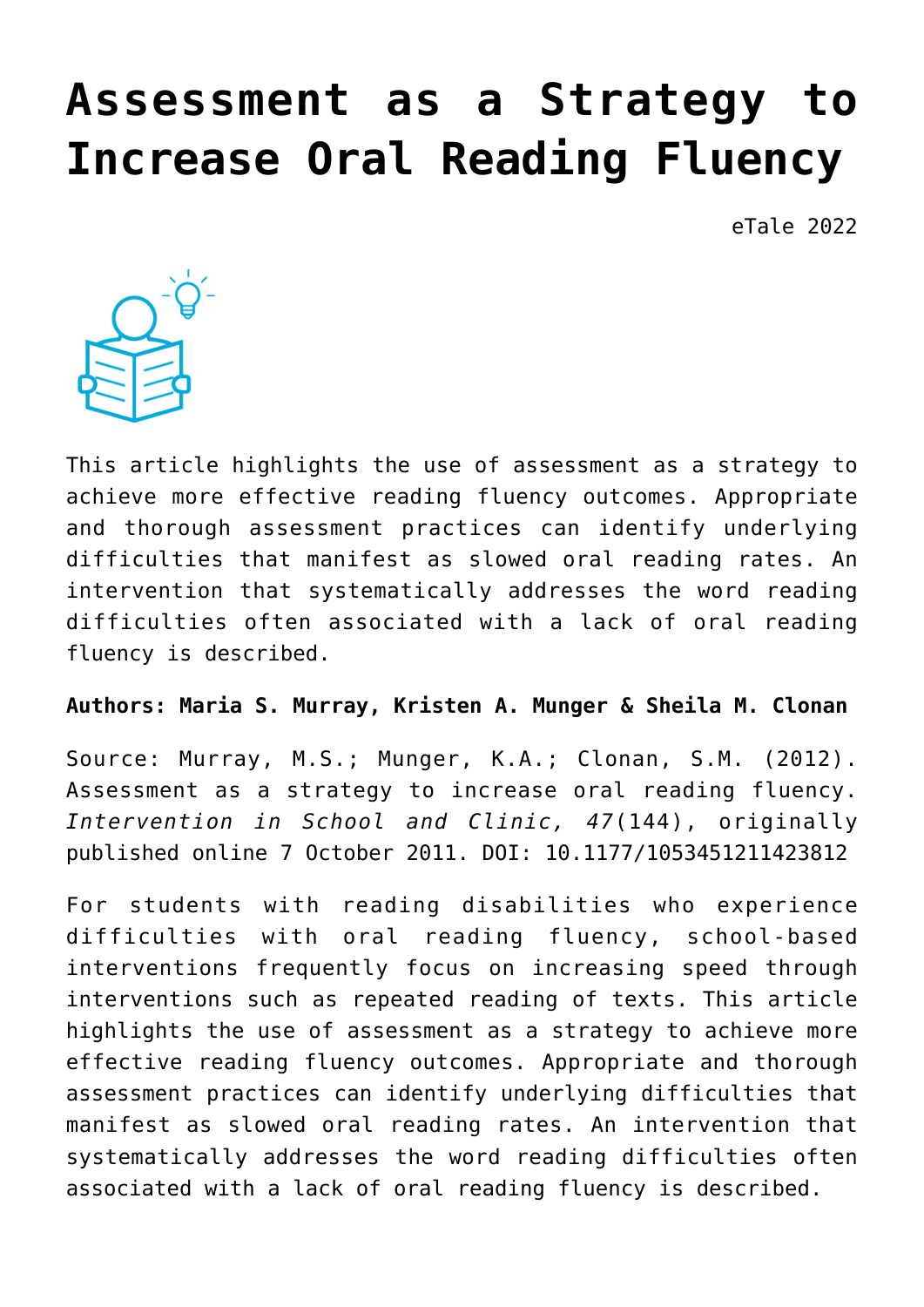- Reading fluency data are increasingly being collected in schools.
- These data are valid in alerting educators that students' fluency may not be developing as expected; however, they are not useful in determining the possible sources of underlying problems.
- Nonetheless, many educators have come to believe that fast reading is the main goal in fluency assessment and intervention.
- A common course of action then becomes the automatic implementation of interventions focusing on faster reading.
- Instead, additional assessments are often needed to determine possible underlying reasons for a slow oral reading rate so that subsequent interventions are more likely to be effective.
- Many definitions acknowledge that fluent reading requires two tasks that must be performed at the same time: decoding and comprehension.
- They further emphasise that the aspects of speed and prosody are indicators that fluent reading is taking place.

#### **Skills assessed**

- Letter-sound correspondences
- Word recognition
- Decoding
- Oral reading fluency
- Reading comprehension

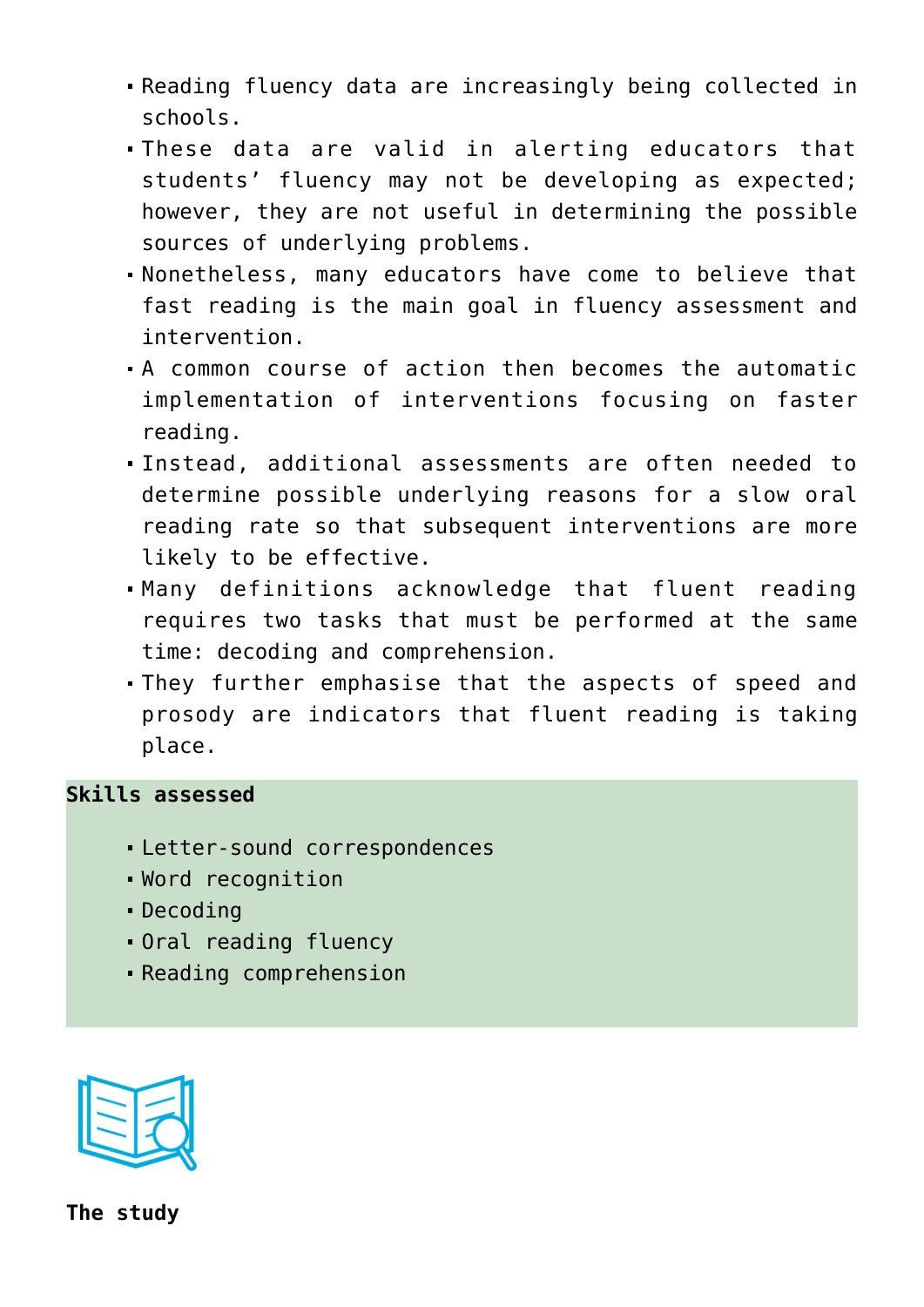This article is concerned with students whose fluency difficulties are rooted in inaccurate and laborious reading of words. To illustrate how an intervention aimed at improving the accurate, effortless, reading of words and text can improve fluency (and comprehension), an example case is provided. This example highlights the value of using assessments to look closely for the underlying cause (or causes) of non-fluent reading when designing an effective intervention. In the intervention, graduate-level practicum students (tutors) are paired with children who experience problems with reading. Using specific assessments, the tutors come to understand the connection between word reading difficulties and slowed or poor fluency as well as how to develop targeted and effective interventions. For one semester twice a week, tutors met one-on-one with students.

#### **Case sample 'Devan'**

- Devan was in second grade and was not making adequate progress in reading; nor was he responding to the fluency intervention implemented in his school.
- Devan's tutor Nina discovered that he exhibited avoidance behaviours toward reading.
- Devan did not enjoy reading because of his inability to read stories.
- Nina observed that Devan was not only reading text slowly but also reading many of the words inaccurately.
- . Devan read only 50% of the 2<sup>nd</sup> grade level words correctly.
- For 1<sup>st</sup> grade level reading passages, Devan correctly answered all comprehension questions. Therefore, it appeared that when he was able to read the words in the passages, he was able to comprehend the meaning.
- Nina knew she had to intervene where there would be maximum benefit; that is, focusing on helping him both accurately and effortlessly recognise words.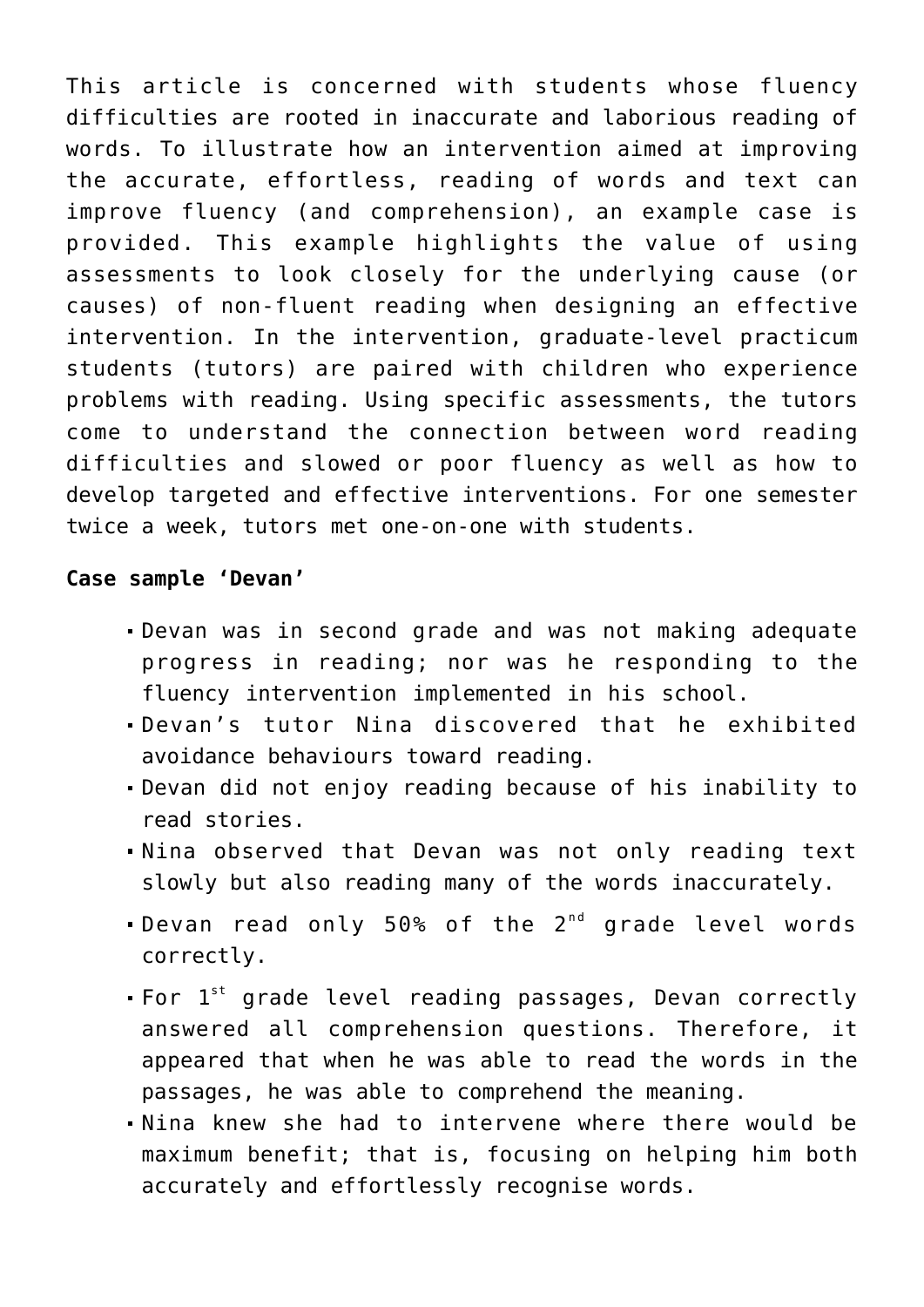## **Devan's intervention**

- The intervention selected for Devan was adapted from *Road to Reading: A Program for Preventing and Remediating Reading Difficulties* (Blachman & Tangel, 2008).
- This was selected because of evidence of its effectiveness and the fact that it has been used in both individual tutoring and classroom settings with successful outcomes in teaching students to decode.
- The programme provides systematic phonics instruction, as its levels are sequenced according to the six syllable patterns.
- Teaching the six syllable patterns in the English language provides a highly efficient way for students to decode approximately 86% of the words they encounter.
- By the end of tutoring, Devan made significant progress toward becoming an independent reader.

### **The six syllable patterns**

- Closed: one vowel followed by one or more consonants
- Silent-e: one vowel followed by one consonant, followed by the letter e
- Open: one vowel at the end of the syllable.
- Vowel team: two vowels that make one sound
- R-controlled: one vowel followed by r
- Consonant + le: one consonant followed by le



## **Conclusions and implications**

Like many students with reading disabilities, Devan had a slow